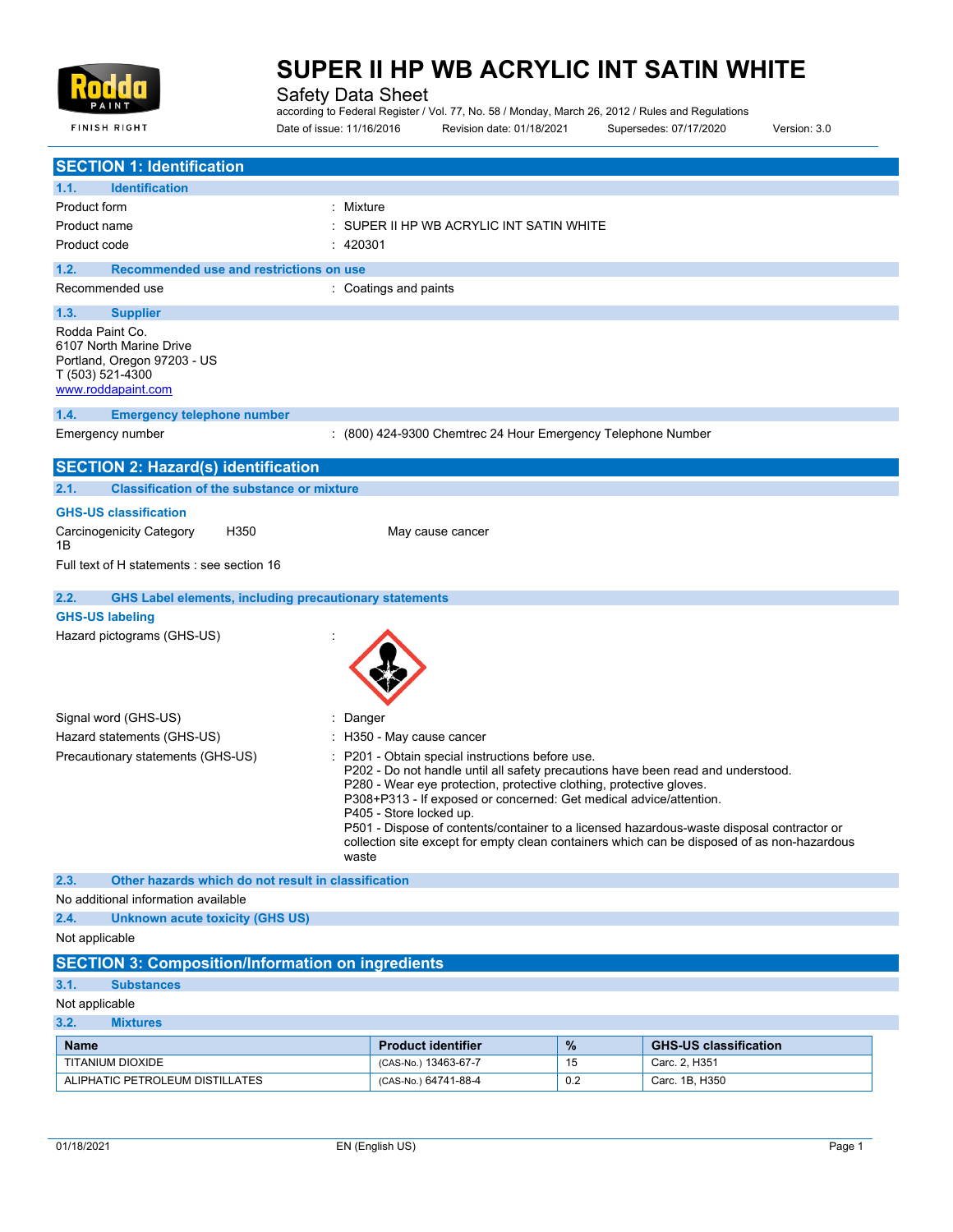Safety Data Sheet

according to Federal Register / Vol. 77, No. 58 / Monday, March 26, 2012 / Rules and Regulations

### Full text of hazard classes and H-statements : see section 16

| <b>Description of first aid measures</b><br>4.1.<br>: IF exposed or concerned: Get medical advice/attention.<br>First-aid measures general<br>First-aid measures after inhalation<br>: Remove person to fresh air and keep comfortable for breathing.<br>First-aid measures after skin contact<br>: Wash skin with plenty of water.<br>First-aid measures after eye contact<br>: Rinse eyes with water as a precaution.<br>: Call a poison center/doctor/physician if you feel unwell.<br>First-aid measures after ingestion<br>4.2.<br>Most important symptoms and effects (acute and delayed)<br>No additional information available<br>4.3.<br>Immediate medical attention and special treatment, if necessary<br>Treat symptomatically.<br><b>SECTION 5: Fire-fighting measures</b><br>Suitable (and unsuitable) extinguishing media<br>5.1.<br>Suitable extinguishing media<br>: Water spray. Dry powder. Foam. Carbon dioxide.<br>5.2.<br>Specific hazards arising from the chemical<br>: The product is non-reactive under normal conditions of use, storage and transport.<br>Reactivity<br>5.3.<br>Special protective equipment and precautions for fire-fighters<br>: Do not attempt to take action without suitable protective equipment. Self-contained breathing<br>Protection during firefighting<br>apparatus. Complete protective clothing.<br><b>SECTION 6: Accidental release measures</b><br>6.1.<br>Personal precautions, protective equipment and emergency procedures<br>6.1.1.<br>For non-emergency personnel<br>Emergency procedures<br>: Only qualified personnel equipped with suitable protective equipment may intervene.<br>6.1.2.<br>For emergency responders<br>Protective equipment<br>: Do not attempt to take action without suitable protective equipment. For further information<br>refer to section 8 "Exposure controls/personal protection".<br>6.2.<br><b>Environmental precautions</b><br>Avoid release to the environment. Notify authorities if product enters sewers or public waters.<br>6.3.<br>Methods and material for containment and cleaning up<br>: Take up liquid spill into absorbent material. Notify authorities if product enters sewers or public<br>Methods for cleaning up<br>waters.<br>Other information<br>Dispose of materials or solid residues at an authorized site.<br><b>Reference to other sections</b><br>6.4.<br>For further information refer to section 13.<br><b>SECTION 7: Handling and storage</b><br><b>Precautions for safe handling</b><br>7.1.<br>Precautions for safe handling<br>: Ensure good ventilation of the work station. Obtain special instructions before use. Do not<br>handle until all safety precautions have been read and understood. Take all necessary<br>technical measures to avoid or minimize the release of the product on the workplace. Limit<br>quantities of product at the minimum necessary for handling and limit the number of exposed<br>workers. Provide local exhaust or general room ventilation. Wear personal protective<br>equipment. Floors, walls and other surfaces in the hazard area must be cleaned regularly.<br>Separate working clothes from town clothes. Launder separately. Do not eat, drink or smoke<br>Hygiene measures<br>when using this product. Always wash hands after handling the product.<br>7.2.<br><b>Conditions for safe storage, including any incompatibilities</b><br>Storage conditions<br>: Protect from freezing. Store locked up. Store in a well-ventilated place. Keep cool.<br><b>SECTION 8: Exposure controls/personal protection</b> | <b>SECTION 4: First-aid measures</b> |  |  |
|-----------------------------------------------------------------------------------------------------------------------------------------------------------------------------------------------------------------------------------------------------------------------------------------------------------------------------------------------------------------------------------------------------------------------------------------------------------------------------------------------------------------------------------------------------------------------------------------------------------------------------------------------------------------------------------------------------------------------------------------------------------------------------------------------------------------------------------------------------------------------------------------------------------------------------------------------------------------------------------------------------------------------------------------------------------------------------------------------------------------------------------------------------------------------------------------------------------------------------------------------------------------------------------------------------------------------------------------------------------------------------------------------------------------------------------------------------------------------------------------------------------------------------------------------------------------------------------------------------------------------------------------------------------------------------------------------------------------------------------------------------------------------------------------------------------------------------------------------------------------------------------------------------------------------------------------------------------------------------------------------------------------------------------------------------------------------------------------------------------------------------------------------------------------------------------------------------------------------------------------------------------------------------------------------------------------------------------------------------------------------------------------------------------------------------------------------------------------------------------------------------------------------------------------------------------------------------------------------------------------------------------------------------------------------------------------------------------------------------------------------------------------------------------------------------------------------------------------------------------------------------------------------------------------------------------------------------------------------------------------------------------------------------------------------------------------------------------------------------------------------------------------------------------------------------------------------------------------------------------------------------------------------------------------------------------------------------------------------------------------------------------------------------------------------------------------------------------------------------------------------------------------------------------------------------------------------------------------------------|--------------------------------------|--|--|
|                                                                                                                                                                                                                                                                                                                                                                                                                                                                                                                                                                                                                                                                                                                                                                                                                                                                                                                                                                                                                                                                                                                                                                                                                                                                                                                                                                                                                                                                                                                                                                                                                                                                                                                                                                                                                                                                                                                                                                                                                                                                                                                                                                                                                                                                                                                                                                                                                                                                                                                                                                                                                                                                                                                                                                                                                                                                                                                                                                                                                                                                                                                                                                                                                                                                                                                                                                                                                                                                                                                                                                                                     |                                      |  |  |
|                                                                                                                                                                                                                                                                                                                                                                                                                                                                                                                                                                                                                                                                                                                                                                                                                                                                                                                                                                                                                                                                                                                                                                                                                                                                                                                                                                                                                                                                                                                                                                                                                                                                                                                                                                                                                                                                                                                                                                                                                                                                                                                                                                                                                                                                                                                                                                                                                                                                                                                                                                                                                                                                                                                                                                                                                                                                                                                                                                                                                                                                                                                                                                                                                                                                                                                                                                                                                                                                                                                                                                                                     |                                      |  |  |
|                                                                                                                                                                                                                                                                                                                                                                                                                                                                                                                                                                                                                                                                                                                                                                                                                                                                                                                                                                                                                                                                                                                                                                                                                                                                                                                                                                                                                                                                                                                                                                                                                                                                                                                                                                                                                                                                                                                                                                                                                                                                                                                                                                                                                                                                                                                                                                                                                                                                                                                                                                                                                                                                                                                                                                                                                                                                                                                                                                                                                                                                                                                                                                                                                                                                                                                                                                                                                                                                                                                                                                                                     |                                      |  |  |
|                                                                                                                                                                                                                                                                                                                                                                                                                                                                                                                                                                                                                                                                                                                                                                                                                                                                                                                                                                                                                                                                                                                                                                                                                                                                                                                                                                                                                                                                                                                                                                                                                                                                                                                                                                                                                                                                                                                                                                                                                                                                                                                                                                                                                                                                                                                                                                                                                                                                                                                                                                                                                                                                                                                                                                                                                                                                                                                                                                                                                                                                                                                                                                                                                                                                                                                                                                                                                                                                                                                                                                                                     |                                      |  |  |
|                                                                                                                                                                                                                                                                                                                                                                                                                                                                                                                                                                                                                                                                                                                                                                                                                                                                                                                                                                                                                                                                                                                                                                                                                                                                                                                                                                                                                                                                                                                                                                                                                                                                                                                                                                                                                                                                                                                                                                                                                                                                                                                                                                                                                                                                                                                                                                                                                                                                                                                                                                                                                                                                                                                                                                                                                                                                                                                                                                                                                                                                                                                                                                                                                                                                                                                                                                                                                                                                                                                                                                                                     |                                      |  |  |
|                                                                                                                                                                                                                                                                                                                                                                                                                                                                                                                                                                                                                                                                                                                                                                                                                                                                                                                                                                                                                                                                                                                                                                                                                                                                                                                                                                                                                                                                                                                                                                                                                                                                                                                                                                                                                                                                                                                                                                                                                                                                                                                                                                                                                                                                                                                                                                                                                                                                                                                                                                                                                                                                                                                                                                                                                                                                                                                                                                                                                                                                                                                                                                                                                                                                                                                                                                                                                                                                                                                                                                                                     |                                      |  |  |
|                                                                                                                                                                                                                                                                                                                                                                                                                                                                                                                                                                                                                                                                                                                                                                                                                                                                                                                                                                                                                                                                                                                                                                                                                                                                                                                                                                                                                                                                                                                                                                                                                                                                                                                                                                                                                                                                                                                                                                                                                                                                                                                                                                                                                                                                                                                                                                                                                                                                                                                                                                                                                                                                                                                                                                                                                                                                                                                                                                                                                                                                                                                                                                                                                                                                                                                                                                                                                                                                                                                                                                                                     |                                      |  |  |
|                                                                                                                                                                                                                                                                                                                                                                                                                                                                                                                                                                                                                                                                                                                                                                                                                                                                                                                                                                                                                                                                                                                                                                                                                                                                                                                                                                                                                                                                                                                                                                                                                                                                                                                                                                                                                                                                                                                                                                                                                                                                                                                                                                                                                                                                                                                                                                                                                                                                                                                                                                                                                                                                                                                                                                                                                                                                                                                                                                                                                                                                                                                                                                                                                                                                                                                                                                                                                                                                                                                                                                                                     |                                      |  |  |
|                                                                                                                                                                                                                                                                                                                                                                                                                                                                                                                                                                                                                                                                                                                                                                                                                                                                                                                                                                                                                                                                                                                                                                                                                                                                                                                                                                                                                                                                                                                                                                                                                                                                                                                                                                                                                                                                                                                                                                                                                                                                                                                                                                                                                                                                                                                                                                                                                                                                                                                                                                                                                                                                                                                                                                                                                                                                                                                                                                                                                                                                                                                                                                                                                                                                                                                                                                                                                                                                                                                                                                                                     |                                      |  |  |
|                                                                                                                                                                                                                                                                                                                                                                                                                                                                                                                                                                                                                                                                                                                                                                                                                                                                                                                                                                                                                                                                                                                                                                                                                                                                                                                                                                                                                                                                                                                                                                                                                                                                                                                                                                                                                                                                                                                                                                                                                                                                                                                                                                                                                                                                                                                                                                                                                                                                                                                                                                                                                                                                                                                                                                                                                                                                                                                                                                                                                                                                                                                                                                                                                                                                                                                                                                                                                                                                                                                                                                                                     |                                      |  |  |
|                                                                                                                                                                                                                                                                                                                                                                                                                                                                                                                                                                                                                                                                                                                                                                                                                                                                                                                                                                                                                                                                                                                                                                                                                                                                                                                                                                                                                                                                                                                                                                                                                                                                                                                                                                                                                                                                                                                                                                                                                                                                                                                                                                                                                                                                                                                                                                                                                                                                                                                                                                                                                                                                                                                                                                                                                                                                                                                                                                                                                                                                                                                                                                                                                                                                                                                                                                                                                                                                                                                                                                                                     |                                      |  |  |
|                                                                                                                                                                                                                                                                                                                                                                                                                                                                                                                                                                                                                                                                                                                                                                                                                                                                                                                                                                                                                                                                                                                                                                                                                                                                                                                                                                                                                                                                                                                                                                                                                                                                                                                                                                                                                                                                                                                                                                                                                                                                                                                                                                                                                                                                                                                                                                                                                                                                                                                                                                                                                                                                                                                                                                                                                                                                                                                                                                                                                                                                                                                                                                                                                                                                                                                                                                                                                                                                                                                                                                                                     |                                      |  |  |
|                                                                                                                                                                                                                                                                                                                                                                                                                                                                                                                                                                                                                                                                                                                                                                                                                                                                                                                                                                                                                                                                                                                                                                                                                                                                                                                                                                                                                                                                                                                                                                                                                                                                                                                                                                                                                                                                                                                                                                                                                                                                                                                                                                                                                                                                                                                                                                                                                                                                                                                                                                                                                                                                                                                                                                                                                                                                                                                                                                                                                                                                                                                                                                                                                                                                                                                                                                                                                                                                                                                                                                                                     |                                      |  |  |
|                                                                                                                                                                                                                                                                                                                                                                                                                                                                                                                                                                                                                                                                                                                                                                                                                                                                                                                                                                                                                                                                                                                                                                                                                                                                                                                                                                                                                                                                                                                                                                                                                                                                                                                                                                                                                                                                                                                                                                                                                                                                                                                                                                                                                                                                                                                                                                                                                                                                                                                                                                                                                                                                                                                                                                                                                                                                                                                                                                                                                                                                                                                                                                                                                                                                                                                                                                                                                                                                                                                                                                                                     |                                      |  |  |
|                                                                                                                                                                                                                                                                                                                                                                                                                                                                                                                                                                                                                                                                                                                                                                                                                                                                                                                                                                                                                                                                                                                                                                                                                                                                                                                                                                                                                                                                                                                                                                                                                                                                                                                                                                                                                                                                                                                                                                                                                                                                                                                                                                                                                                                                                                                                                                                                                                                                                                                                                                                                                                                                                                                                                                                                                                                                                                                                                                                                                                                                                                                                                                                                                                                                                                                                                                                                                                                                                                                                                                                                     |                                      |  |  |
|                                                                                                                                                                                                                                                                                                                                                                                                                                                                                                                                                                                                                                                                                                                                                                                                                                                                                                                                                                                                                                                                                                                                                                                                                                                                                                                                                                                                                                                                                                                                                                                                                                                                                                                                                                                                                                                                                                                                                                                                                                                                                                                                                                                                                                                                                                                                                                                                                                                                                                                                                                                                                                                                                                                                                                                                                                                                                                                                                                                                                                                                                                                                                                                                                                                                                                                                                                                                                                                                                                                                                                                                     |                                      |  |  |
|                                                                                                                                                                                                                                                                                                                                                                                                                                                                                                                                                                                                                                                                                                                                                                                                                                                                                                                                                                                                                                                                                                                                                                                                                                                                                                                                                                                                                                                                                                                                                                                                                                                                                                                                                                                                                                                                                                                                                                                                                                                                                                                                                                                                                                                                                                                                                                                                                                                                                                                                                                                                                                                                                                                                                                                                                                                                                                                                                                                                                                                                                                                                                                                                                                                                                                                                                                                                                                                                                                                                                                                                     |                                      |  |  |
|                                                                                                                                                                                                                                                                                                                                                                                                                                                                                                                                                                                                                                                                                                                                                                                                                                                                                                                                                                                                                                                                                                                                                                                                                                                                                                                                                                                                                                                                                                                                                                                                                                                                                                                                                                                                                                                                                                                                                                                                                                                                                                                                                                                                                                                                                                                                                                                                                                                                                                                                                                                                                                                                                                                                                                                                                                                                                                                                                                                                                                                                                                                                                                                                                                                                                                                                                                                                                                                                                                                                                                                                     |                                      |  |  |
|                                                                                                                                                                                                                                                                                                                                                                                                                                                                                                                                                                                                                                                                                                                                                                                                                                                                                                                                                                                                                                                                                                                                                                                                                                                                                                                                                                                                                                                                                                                                                                                                                                                                                                                                                                                                                                                                                                                                                                                                                                                                                                                                                                                                                                                                                                                                                                                                                                                                                                                                                                                                                                                                                                                                                                                                                                                                                                                                                                                                                                                                                                                                                                                                                                                                                                                                                                                                                                                                                                                                                                                                     |                                      |  |  |
|                                                                                                                                                                                                                                                                                                                                                                                                                                                                                                                                                                                                                                                                                                                                                                                                                                                                                                                                                                                                                                                                                                                                                                                                                                                                                                                                                                                                                                                                                                                                                                                                                                                                                                                                                                                                                                                                                                                                                                                                                                                                                                                                                                                                                                                                                                                                                                                                                                                                                                                                                                                                                                                                                                                                                                                                                                                                                                                                                                                                                                                                                                                                                                                                                                                                                                                                                                                                                                                                                                                                                                                                     |                                      |  |  |
|                                                                                                                                                                                                                                                                                                                                                                                                                                                                                                                                                                                                                                                                                                                                                                                                                                                                                                                                                                                                                                                                                                                                                                                                                                                                                                                                                                                                                                                                                                                                                                                                                                                                                                                                                                                                                                                                                                                                                                                                                                                                                                                                                                                                                                                                                                                                                                                                                                                                                                                                                                                                                                                                                                                                                                                                                                                                                                                                                                                                                                                                                                                                                                                                                                                                                                                                                                                                                                                                                                                                                                                                     |                                      |  |  |
|                                                                                                                                                                                                                                                                                                                                                                                                                                                                                                                                                                                                                                                                                                                                                                                                                                                                                                                                                                                                                                                                                                                                                                                                                                                                                                                                                                                                                                                                                                                                                                                                                                                                                                                                                                                                                                                                                                                                                                                                                                                                                                                                                                                                                                                                                                                                                                                                                                                                                                                                                                                                                                                                                                                                                                                                                                                                                                                                                                                                                                                                                                                                                                                                                                                                                                                                                                                                                                                                                                                                                                                                     |                                      |  |  |
|                                                                                                                                                                                                                                                                                                                                                                                                                                                                                                                                                                                                                                                                                                                                                                                                                                                                                                                                                                                                                                                                                                                                                                                                                                                                                                                                                                                                                                                                                                                                                                                                                                                                                                                                                                                                                                                                                                                                                                                                                                                                                                                                                                                                                                                                                                                                                                                                                                                                                                                                                                                                                                                                                                                                                                                                                                                                                                                                                                                                                                                                                                                                                                                                                                                                                                                                                                                                                                                                                                                                                                                                     |                                      |  |  |
|                                                                                                                                                                                                                                                                                                                                                                                                                                                                                                                                                                                                                                                                                                                                                                                                                                                                                                                                                                                                                                                                                                                                                                                                                                                                                                                                                                                                                                                                                                                                                                                                                                                                                                                                                                                                                                                                                                                                                                                                                                                                                                                                                                                                                                                                                                                                                                                                                                                                                                                                                                                                                                                                                                                                                                                                                                                                                                                                                                                                                                                                                                                                                                                                                                                                                                                                                                                                                                                                                                                                                                                                     |                                      |  |  |
|                                                                                                                                                                                                                                                                                                                                                                                                                                                                                                                                                                                                                                                                                                                                                                                                                                                                                                                                                                                                                                                                                                                                                                                                                                                                                                                                                                                                                                                                                                                                                                                                                                                                                                                                                                                                                                                                                                                                                                                                                                                                                                                                                                                                                                                                                                                                                                                                                                                                                                                                                                                                                                                                                                                                                                                                                                                                                                                                                                                                                                                                                                                                                                                                                                                                                                                                                                                                                                                                                                                                                                                                     |                                      |  |  |
|                                                                                                                                                                                                                                                                                                                                                                                                                                                                                                                                                                                                                                                                                                                                                                                                                                                                                                                                                                                                                                                                                                                                                                                                                                                                                                                                                                                                                                                                                                                                                                                                                                                                                                                                                                                                                                                                                                                                                                                                                                                                                                                                                                                                                                                                                                                                                                                                                                                                                                                                                                                                                                                                                                                                                                                                                                                                                                                                                                                                                                                                                                                                                                                                                                                                                                                                                                                                                                                                                                                                                                                                     |                                      |  |  |
|                                                                                                                                                                                                                                                                                                                                                                                                                                                                                                                                                                                                                                                                                                                                                                                                                                                                                                                                                                                                                                                                                                                                                                                                                                                                                                                                                                                                                                                                                                                                                                                                                                                                                                                                                                                                                                                                                                                                                                                                                                                                                                                                                                                                                                                                                                                                                                                                                                                                                                                                                                                                                                                                                                                                                                                                                                                                                                                                                                                                                                                                                                                                                                                                                                                                                                                                                                                                                                                                                                                                                                                                     |                                      |  |  |
|                                                                                                                                                                                                                                                                                                                                                                                                                                                                                                                                                                                                                                                                                                                                                                                                                                                                                                                                                                                                                                                                                                                                                                                                                                                                                                                                                                                                                                                                                                                                                                                                                                                                                                                                                                                                                                                                                                                                                                                                                                                                                                                                                                                                                                                                                                                                                                                                                                                                                                                                                                                                                                                                                                                                                                                                                                                                                                                                                                                                                                                                                                                                                                                                                                                                                                                                                                                                                                                                                                                                                                                                     |                                      |  |  |
|                                                                                                                                                                                                                                                                                                                                                                                                                                                                                                                                                                                                                                                                                                                                                                                                                                                                                                                                                                                                                                                                                                                                                                                                                                                                                                                                                                                                                                                                                                                                                                                                                                                                                                                                                                                                                                                                                                                                                                                                                                                                                                                                                                                                                                                                                                                                                                                                                                                                                                                                                                                                                                                                                                                                                                                                                                                                                                                                                                                                                                                                                                                                                                                                                                                                                                                                                                                                                                                                                                                                                                                                     |                                      |  |  |
|                                                                                                                                                                                                                                                                                                                                                                                                                                                                                                                                                                                                                                                                                                                                                                                                                                                                                                                                                                                                                                                                                                                                                                                                                                                                                                                                                                                                                                                                                                                                                                                                                                                                                                                                                                                                                                                                                                                                                                                                                                                                                                                                                                                                                                                                                                                                                                                                                                                                                                                                                                                                                                                                                                                                                                                                                                                                                                                                                                                                                                                                                                                                                                                                                                                                                                                                                                                                                                                                                                                                                                                                     |                                      |  |  |
|                                                                                                                                                                                                                                                                                                                                                                                                                                                                                                                                                                                                                                                                                                                                                                                                                                                                                                                                                                                                                                                                                                                                                                                                                                                                                                                                                                                                                                                                                                                                                                                                                                                                                                                                                                                                                                                                                                                                                                                                                                                                                                                                                                                                                                                                                                                                                                                                                                                                                                                                                                                                                                                                                                                                                                                                                                                                                                                                                                                                                                                                                                                                                                                                                                                                                                                                                                                                                                                                                                                                                                                                     |                                      |  |  |
|                                                                                                                                                                                                                                                                                                                                                                                                                                                                                                                                                                                                                                                                                                                                                                                                                                                                                                                                                                                                                                                                                                                                                                                                                                                                                                                                                                                                                                                                                                                                                                                                                                                                                                                                                                                                                                                                                                                                                                                                                                                                                                                                                                                                                                                                                                                                                                                                                                                                                                                                                                                                                                                                                                                                                                                                                                                                                                                                                                                                                                                                                                                                                                                                                                                                                                                                                                                                                                                                                                                                                                                                     |                                      |  |  |
|                                                                                                                                                                                                                                                                                                                                                                                                                                                                                                                                                                                                                                                                                                                                                                                                                                                                                                                                                                                                                                                                                                                                                                                                                                                                                                                                                                                                                                                                                                                                                                                                                                                                                                                                                                                                                                                                                                                                                                                                                                                                                                                                                                                                                                                                                                                                                                                                                                                                                                                                                                                                                                                                                                                                                                                                                                                                                                                                                                                                                                                                                                                                                                                                                                                                                                                                                                                                                                                                                                                                                                                                     |                                      |  |  |
|                                                                                                                                                                                                                                                                                                                                                                                                                                                                                                                                                                                                                                                                                                                                                                                                                                                                                                                                                                                                                                                                                                                                                                                                                                                                                                                                                                                                                                                                                                                                                                                                                                                                                                                                                                                                                                                                                                                                                                                                                                                                                                                                                                                                                                                                                                                                                                                                                                                                                                                                                                                                                                                                                                                                                                                                                                                                                                                                                                                                                                                                                                                                                                                                                                                                                                                                                                                                                                                                                                                                                                                                     |                                      |  |  |
|                                                                                                                                                                                                                                                                                                                                                                                                                                                                                                                                                                                                                                                                                                                                                                                                                                                                                                                                                                                                                                                                                                                                                                                                                                                                                                                                                                                                                                                                                                                                                                                                                                                                                                                                                                                                                                                                                                                                                                                                                                                                                                                                                                                                                                                                                                                                                                                                                                                                                                                                                                                                                                                                                                                                                                                                                                                                                                                                                                                                                                                                                                                                                                                                                                                                                                                                                                                                                                                                                                                                                                                                     |                                      |  |  |
|                                                                                                                                                                                                                                                                                                                                                                                                                                                                                                                                                                                                                                                                                                                                                                                                                                                                                                                                                                                                                                                                                                                                                                                                                                                                                                                                                                                                                                                                                                                                                                                                                                                                                                                                                                                                                                                                                                                                                                                                                                                                                                                                                                                                                                                                                                                                                                                                                                                                                                                                                                                                                                                                                                                                                                                                                                                                                                                                                                                                                                                                                                                                                                                                                                                                                                                                                                                                                                                                                                                                                                                                     |                                      |  |  |
| 8.1.<br><b>Control parameters</b>                                                                                                                                                                                                                                                                                                                                                                                                                                                                                                                                                                                                                                                                                                                                                                                                                                                                                                                                                                                                                                                                                                                                                                                                                                                                                                                                                                                                                                                                                                                                                                                                                                                                                                                                                                                                                                                                                                                                                                                                                                                                                                                                                                                                                                                                                                                                                                                                                                                                                                                                                                                                                                                                                                                                                                                                                                                                                                                                                                                                                                                                                                                                                                                                                                                                                                                                                                                                                                                                                                                                                                   |                                      |  |  |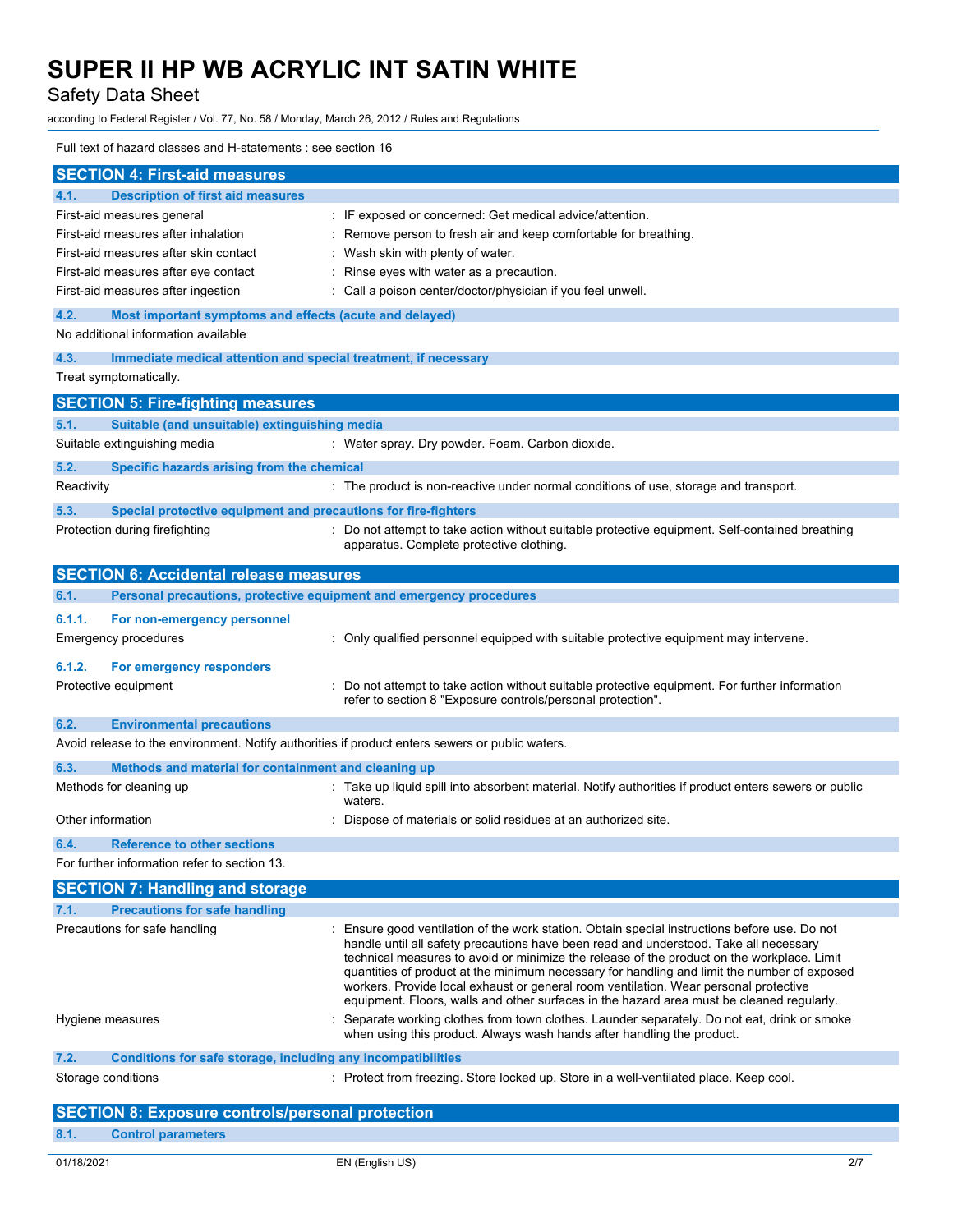Safety Data Sheet

according to Federal Register / Vol. 77, No. 58 / Monday, March 26, 2012 / Rules and Regulations

|                               | <b>ALIPHATIC PETROLEUM DISTILLATES (64741-88-4)</b> |                                                                                                                    |  |
|-------------------------------|-----------------------------------------------------|--------------------------------------------------------------------------------------------------------------------|--|
| Not applicable                |                                                     |                                                                                                                    |  |
| TITANIUM DIOXIDE (13463-67-7) |                                                     |                                                                                                                    |  |
| <b>ACGIH</b>                  | $ACGIH TWA$ (mg/m <sup>3</sup> )                    | 10 mg/ $m3$                                                                                                        |  |
| <b>OSHA</b>                   | OSHA PEL (TWA) (mg/m <sup>3</sup> )                 | 15 mg/m <sup>3</sup> (total dust)                                                                                  |  |
| <b>IDLH</b>                   | US IDLH $(mg/m3)$                                   | 5000 mg/m <sup>3</sup>                                                                                             |  |
| <b>NIOSH</b>                  | NIOSH REL (TWA) (mg/m <sup>3</sup> )                | 2.4 mg/m <sup>3</sup> (CIB 63-fine)<br>0.3 mg/m <sup>3</sup> (CIB 63-ultrafine, including engineered<br>nanoscale) |  |

# **8.2. Appropriate engineering controls**

Environmental exposure controls : Avoid release to the environment.

Appropriate engineering controls : Ensure good ventilation of the work station.

#### **8.3. Individual protection measures/Personal protective equipment**

#### **Personal protective equipment:**

Dust mask. Gloves. Protective clothing. Protective goggles. Insufficient ventilation: wear respiratory protection.

#### **Hand protection:**

Protective gloves

#### **Eye protection:**

Safety glasses

#### **Skin and body protection:**

Wear suitable protective clothing

#### **Respiratory protection:**

Wear respiratory protection.

### **Personal protective equipment symbol(s):**



# **SECTION 9: Physical and chemical properties**

| Information on basic physical and chemical properties<br>9.1. |                     |
|---------------------------------------------------------------|---------------------|
| Physical state                                                | : Liquid            |
| Appearance                                                    | : Liquid.           |
| Color                                                         | : white             |
| Odor                                                          | : amine-like        |
| Odor threshold                                                | : No data available |
| рH                                                            | $: 8.5 - 9.5$       |
| Melting point                                                 | : Not applicable    |
| Freezing point                                                | : ≈0 °C             |
| Boiling point                                                 | : $\approx$ 100 °C  |
| Flash point                                                   | : No data available |
| Relative evaporation rate (butyl acetate=1)                   | : No data available |
| Flammability (solid, gas)                                     | : Not applicable.   |
| Vapor pressure                                                | : No data available |
| Relative vapor density at 20 °C                               | : No data available |
| Specific gravity                                              | : No data available |
|                                                               |                     |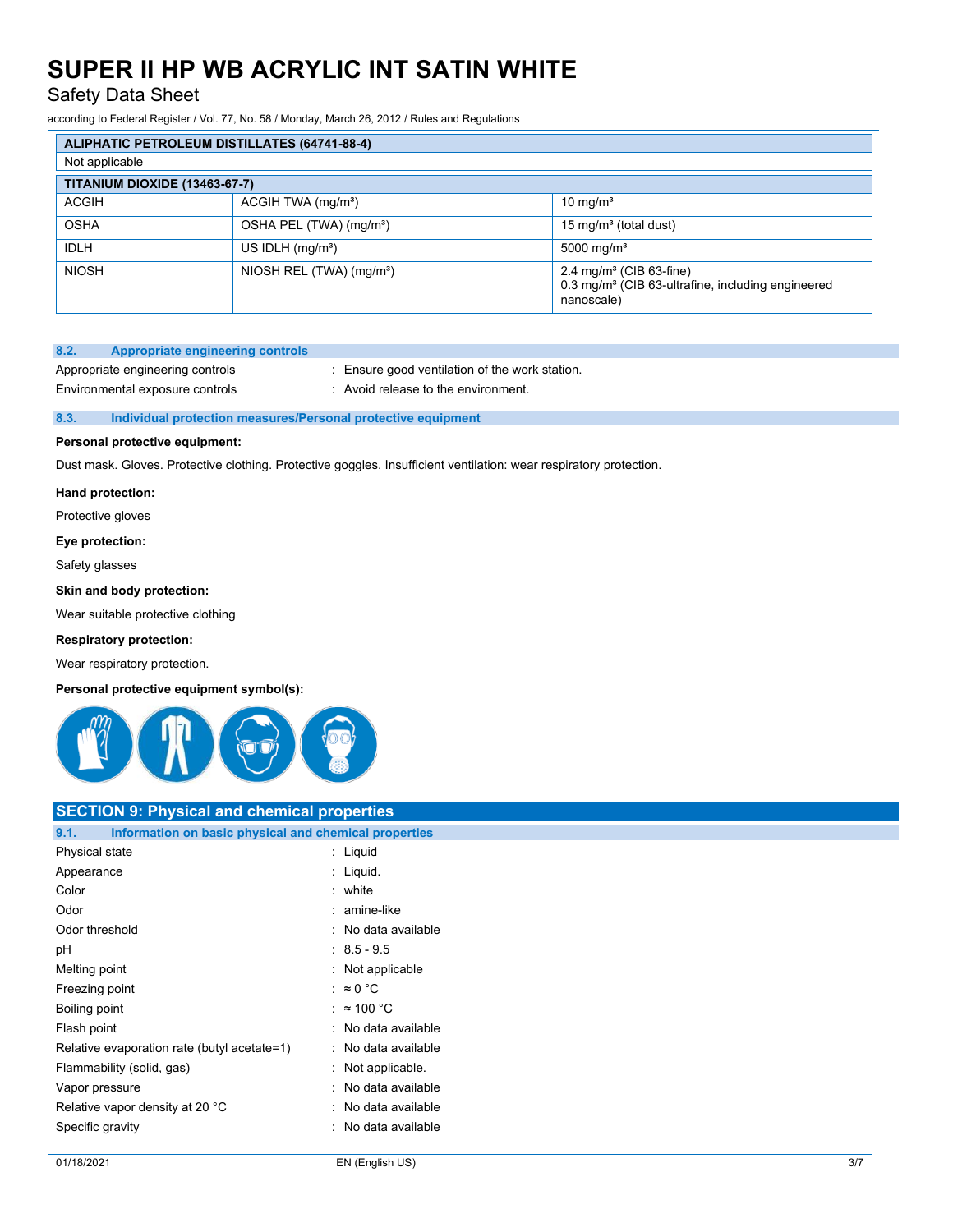Safety Data Sheet

according to Federal Register / Vol. 77, No. 58 / Monday, March 26, 2012 / Rules and Regulations

| Specific gravity / density | : 11.71 lb/gal      |
|----------------------------|---------------------|
| Solubility                 | : No data available |
| Log Pow                    | : No data available |
| Auto-ignition temperature  | : No data available |
| Decomposition temperature  | : No data available |
| Viscosity, kinematic       | $: 1020 - 1330$ cSt |
| Viscosity, dynamic         | : No data available |
| <b>Explosion limits</b>    | · No data available |
| Explosive properties       | : No data available |
| Oxidizing properties       | : No data available |

#### **9.2. Other information**

No additional information available

# **SECTION 10: Stability and reactivity**

#### **10.1. Reactivity**

The product is non-reactive under normal conditions of use, storage and transport.

#### **10.2. Chemical stability**

Stable under normal conditions.

#### **10.3. Possibility of hazardous reactions**

No dangerous reactions known under normal conditions of use.

# **10.4. Conditions to avoid**

None under recommended storage and handling conditions (see section 7).

# **10.5. Incompatible materials**

No additional information available

# **10.6. Hazardous decomposition products**

Under normal conditions of storage and use, hazardous decomposition products should not be produced.

|       | <b>SECTION 11: Toxicological information</b> |  |
|-------|----------------------------------------------|--|
| 11.1. | Information on toxicological effects         |  |

Acute toxicity **in the case of the case of the case of the case of the case of the case of the case of the case of the case of the case of the case of the case of the case of the case of the case of the case of the case of** 

| <b>ALIPHATIC PETROLEUM DISTILLATES (64741-88-4)</b>   |                                                 |
|-------------------------------------------------------|-------------------------------------------------|
| LD50 oral rat                                         | > 5000 mg/kg                                    |
| LD50 dermal rabbit                                    | > 2000 mg/kg                                    |
| LC50 inhalation rat (mg/l)                            | $> 5530$ mg/m <sup>3</sup> (Exposure time: 4 h) |
| <b>TITANIUM DIOXIDE (13463-67-7)</b>                  |                                                 |
| LD50 oral rat                                         | > 10000 mg/kg                                   |
| Skin corrosion/irritation                             | : Not classified                                |
|                                                       | pH: 8.5 - 9.5                                   |
| Serious eye damage/irritation                         | : Not classified                                |
|                                                       | pH: 8.5 - 9.5                                   |
| Respiratory or skin sensitization                     | : Not classified                                |
| Germ cell mutagenicity                                | : Not classified                                |
| Carcinogenicity                                       | : May cause cancer.                             |
| <b>TITANIUM DIOXIDE (13463-67-7)</b>                  |                                                 |
| IARC group                                            | 2B - Possibly Carcinogenic to Humans            |
| In OSHA Hazard Communication Carcinogen<br>list       | Yes                                             |
| Reproductive toxicity                                 | : Not classified                                |
| Specific target organ toxicity – single exposure      | : Not classified                                |
| Specific target organ toxicity - repeated<br>exposure | : Not classified                                |
| 01/18/2021                                            | EN (English US)<br>4/7                          |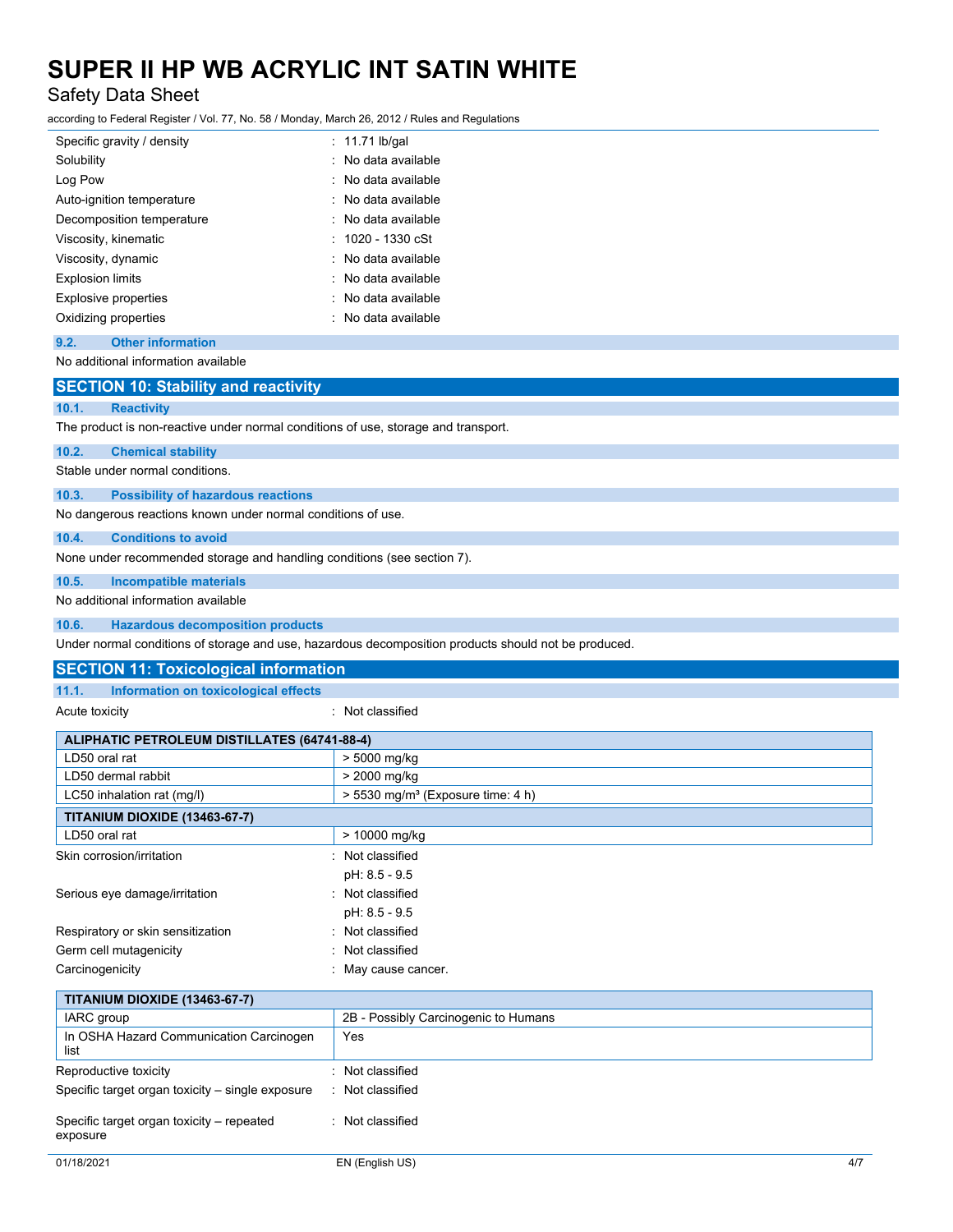Safety Data Sheet

according to Federal Register / Vol. 77, No. 58 / Monday, March 26, 2012 / Rules and Regulations

Aspiration hazard : Not classified

| <b>SECTION 12: Ecological information</b>           |                                                                                                                         |  |
|-----------------------------------------------------|-------------------------------------------------------------------------------------------------------------------------|--|
| 12.1.<br><b>Toxicity</b>                            |                                                                                                                         |  |
| Ecology - general                                   | The product is not considered harmful to aquatic organisms nor to cause long-term adverse<br>effects in the environment |  |
| <b>ALIPHATIC PETROLEUM DISTILLATES (64741-88-4)</b> |                                                                                                                         |  |
| LC50 fish 1                                         | > 5000 mg/l (Exposure time: 96 h - Species: Oncorhynchus mykiss)                                                        |  |
| EC50 Daphnia 1                                      | > 1000 mg/l (Exposure time: 48 h - Species: Daphnia magna)                                                              |  |
| 12.2.<br><b>Persistence and degradability</b>       |                                                                                                                         |  |
| No additional information available                 |                                                                                                                         |  |
| 12.3.<br><b>Bioaccumulative potential</b>           |                                                                                                                         |  |
| No additional information available                 |                                                                                                                         |  |
| 12.4.<br><b>Mobility in soil</b>                    |                                                                                                                         |  |
| No additional information available                 |                                                                                                                         |  |
| 12.5.<br><b>Other adverse effects</b>               |                                                                                                                         |  |
| No additional information available                 |                                                                                                                         |  |

| <b>SECTION 13: Disposal considerations</b>                            |                                                                                                                                                                                                                                                                                                                          |
|-----------------------------------------------------------------------|--------------------------------------------------------------------------------------------------------------------------------------------------------------------------------------------------------------------------------------------------------------------------------------------------------------------------|
| 13.1.<br><b>Disposal methods</b>                                      |                                                                                                                                                                                                                                                                                                                          |
| Waste treatment methods<br>Product/Packaging disposal recommendations | : Dispose of contents/container in accordance with licensed collector's sorting instructions.<br>: Avoid release to the environment. Discharging into rivers and drains is forbidden. Dispose of<br>contents/container to hazardous or special waste collection point in accordance with state and<br>local regulations. |

# **SECTION 14: Transport information**

# **Department of Transportation (DOT)**

In accordance with DOT

Not applicable

**Transportation of Dangerous Goods**

Not applicable

#### **Transport by sea**

Not applicable

#### **Air transport**

Not applicable

# **SECTION 15: Regulatory information**

**15.1. US Federal regulations**

## **ALIPHATIC PETROLEUM DISTILLATES (64741-88-4)**

Listed on the United States TSCA (Toxic Substances Control Act) inventory

### **TITANIUM DIOXIDE (13463-67-7)**

Listed on the United States TSCA (Toxic Substances Control Act) inventory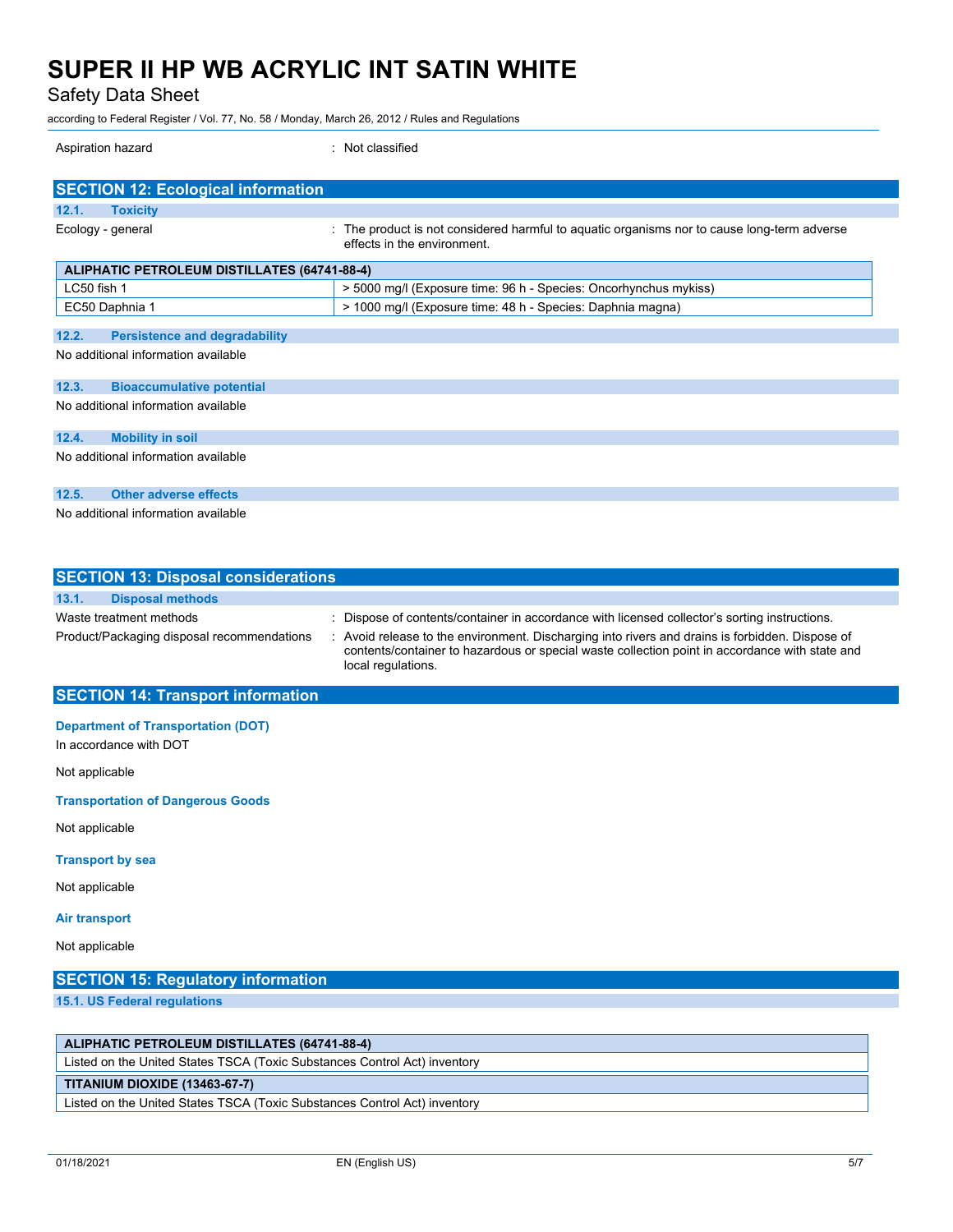Safety Data Sheet

according to Federal Register / Vol. 77, No. 58 / Monday, March 26, 2012 / Rules and Regulations

# **15.2. International regulations**

### **CANADA**

### **ALIPHATIC PETROLEUM DISTILLATES (64741-88-4)**

Listed on the Canadian DSL (Domestic Substances List) inventory.

#### **TITANIUM DIOXIDE (13463-67-7)**

Listed on the Canadian DSL (Domestic Substances List) inventory.

#### **EU-Regulations**

#### **ALIPHATIC PETROLEUM DISTILLATES (64741-88-4)**

Listed on the EEC inventory EINECS (European Inventory of Existing Commercial Chemical Substances) substances.

#### **TITANIUM DIOXIDE (13463-67-7)**

Listed on the EEC inventory EINECS (European Inventory of Existing Commercial Chemical Substances) substances.

#### **National regulations**

# **ALIPHATIC PETROLEUM DISTILLATES (64741-88-4)**

Listed on the AICS (the Australian Inventory of Chemical Substances) Listed on Inventory of Existing Chemical Substances (IECSC) Listed on the Korean ECL (Existing Chemical List) inventory. Listed on New Zealand - Inventory of Chemicals (NZIoC) Listed on Inventory of Chemicals and Chemical Substances (PICCS) Listed on INSQ (Mexican National Inventory of Chemical Substances) Listed on the TCSI (Taiwan Chemical Substance Inventory)

#### **TITANIUM DIOXIDE (13463-67-7)**

Listed on the AICS (the Australian Inventory of Chemical Substances) Listed on Inventory of Existing Chemical Substances (IECSC) Listed on the Japanese ENCS (Existing & New Chemicals Substances) inventory. Listed on Industrial Safety and Health Law Substances (ISHL) Listed on the Korean ECL (Existing Chemical List) inventory. Listed on New Zealand - Inventory of Chemicals (NZIoC) Listed on Inventory of Chemicals and Chemical Substances (PICCS) Listed on INSQ (Mexican National Inventory of Chemical Substances) Listed on the TCSI (Taiwan Chemical Substance Inventory)

#### **15.3. US State regulations**

**A WARNING** This product can expose you to TITANIUM DIOXIDE, which is known to the State of California to cause cancer. For more information go to www.P65Warnings.ca.gov.

|                                                                     | <b>TITANIUM DIOXIDE (13463-67-7)</b>                                        |                                                                              |                                                                            |                                      |                                        |
|---------------------------------------------------------------------|-----------------------------------------------------------------------------|------------------------------------------------------------------------------|----------------------------------------------------------------------------|--------------------------------------|----------------------------------------|
| $U.S. -$<br>California -<br>Proposition 65<br>- Carcinogens<br>List | U.S. - California -<br>Proposition 65 -<br>Developmental<br><b>Foxicity</b> | U.S. - California -<br>Proposition 65 -<br>Reproductive<br>Toxicity - Female | U.S. - California -<br>Proposition 65 -<br>Reproductive Toxicity<br>- Male | No significance risk level<br>(NSRL) | Maximum allowable<br>dose level (MADL) |
| Yes                                                                 | No                                                                          | No                                                                           | No                                                                         |                                      |                                        |

### **TITANIUM DIOXIDE (13463-67-7)**

U.S. - Idaho - Occupational Exposure Limits - TWAs

U.S. - Massachusetts - Right To Know List

U.S. - New Jersey - Right to Know Hazardous Substance List

U.S. - Pennsylvania - RTK (Right to Know) List

# **SECTION 16: Other information**

Revision date : 01/18/2021

#### Full text of H-phrases:

| H350                   | ---<br>.NK<br>וטכו<br>___ |
|------------------------|---------------------------|
| $\sim$<br>. .<br>י טטו | .nce<br>11                |

SDS US (GHS HazCom 2012)